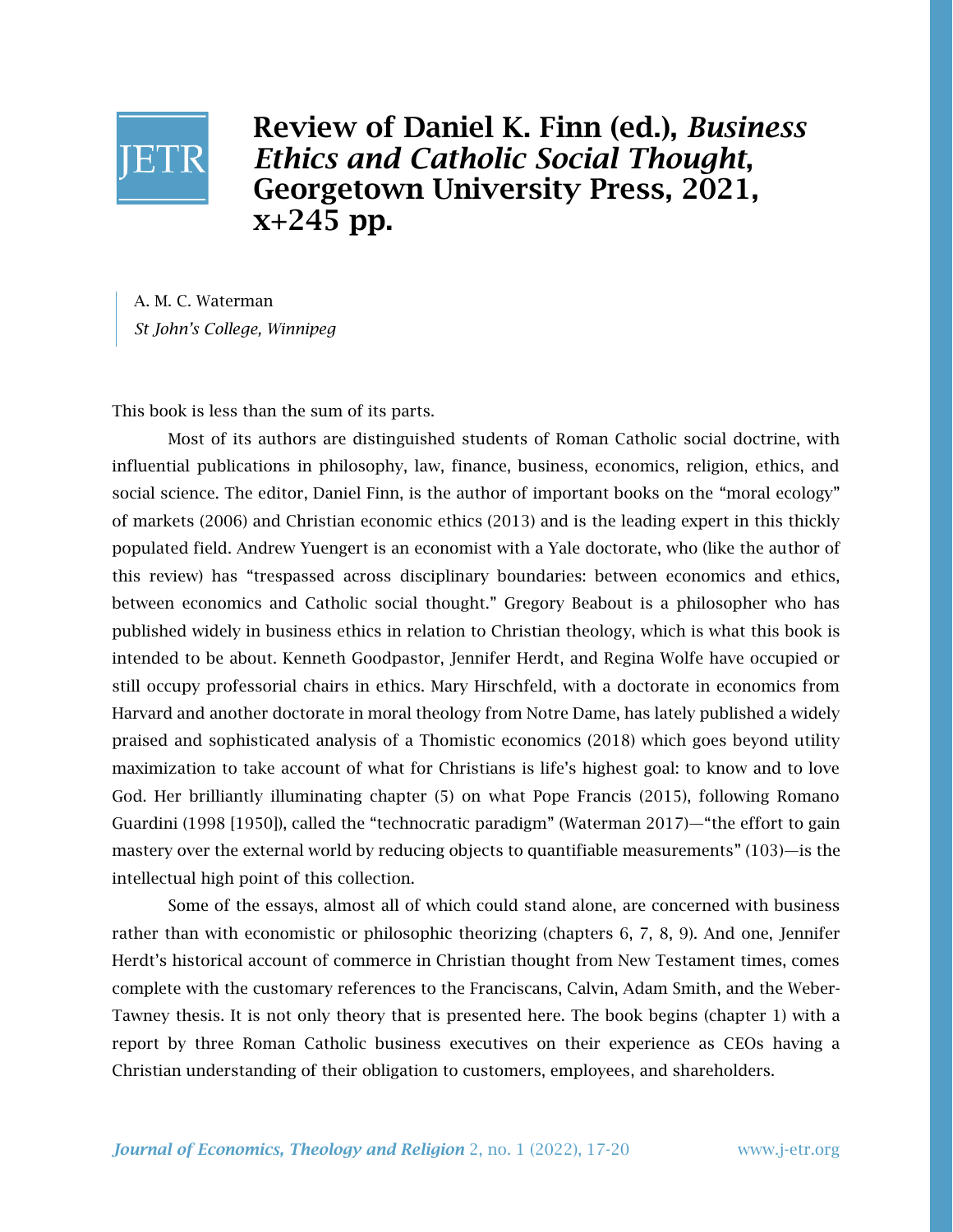## *Review of Business Ethics and Catholic Social Thought*

Why, then, does all this high-quality material not add up to a book? 1) Because there is much ambiguity and confusion about the terms *ethics*, *business ethics*, Catholic social *thought*, and Catholic social *teaching*; 2) because we are not told whether *ethics* can stand alone as a philosophical inquiry or whether (and if so why) it requires sanction from religious belief; 3) because the adjective *Catholic* is used without apology as an exclusive attribute of the Church of Rome; 4) because, except for chapter 2, there is no recognition that *Catholic* social thought is a subset of *Christian* social thought; 5) because there is no awareness that "social thought" in the modern sense has its origins in the Jansenist thinkers Pierre Nicole and Jean Domat, the Anglican thinkers Hobbes, Locke, Butler, Josiah Tucker, Paley and Malthus, and the Presbyterian thinkers Hume, Adam Smith and Chalmers; 6) because "Catholic Social Teaching" in the modern sense was not invented until 1891; and 7) because none of the authors appear to know that the answer to the question with which their book opens was supplied in the late seventeenth century by Nicole and Domat: "Can a religion whose founder taught love of neighbour as the most fundamental moral principle give moral approval to profit-seeking business firms in a global economy?" (1)

There was no "global economy" in the seventeenth century, but the economic consequences of profit-seeking were well understood by the Jansenists of Port Royal. We observe, they noted, that goods and services are supplied not from "love of neighbour" but from "cupidity ... from so evil a passion as our self-love, and from a poison so contrary to the mutual love which ought to be the foundation of society, God created one of the remedies which enable it to survive" (Domat 1689, 25, cited in Faccarello 1999, 27). In a competitive market economy, the unintended consequences of profit-seeking are benign and do more economic good to our neighbor than love. Nicole and Domat saw this as an example of Augustinian theodicy: God allows the institutions of civil life to become not only a *punishment* for sin but also a *remedy* (Waterman 2014).

Economic theory has its origins in putatively "Catholic" theology. Why then did the contributors to this book completely neglect that fact? Perhaps because the Jansenists were opposed by the Jesuits and eventually condemned as heretical by Pope Clement XI. Thus, if "Catholic" be construed as "Romanist" we may ignore the Jansenists' Augustinian theodicy of the market. For the negation of Catholic is "heretic(al)." An implication of that reading is that we need not attend to the "social teaching" or the "social thought" of other, non-Papal, Christian traditions.

It is important, however, to distinguish between "social teaching" and "social thought," which none of the authors trouble to do. Since the Church of Rome claims exclusive authority in doctrinal matters, it is consistent with its self-understanding to promulgate principles for the right ordering of public economic affairs. In 1891 Leo XIII published *Rerum Novarum*, ostensibly addressed to the relations between "Capital" and "Labour," but actually a belated response to the French Revolution (Waterman 2016). His successor published *Quadragesimo Anno* in 1931, which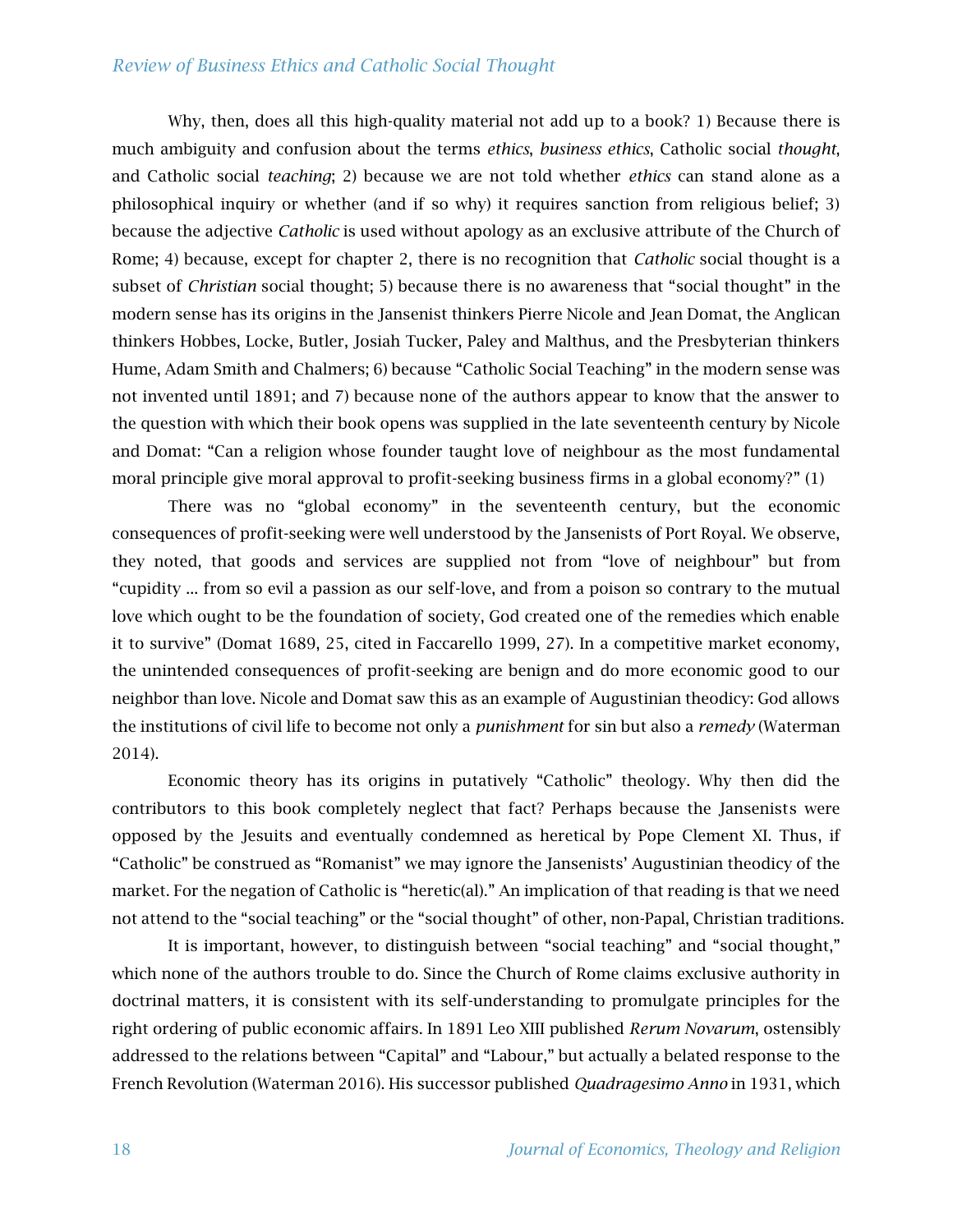reviled capitalism and economics. And subsequent Popes have issued "social encyclicals" on economic matters down to *Laudato Si'* (2015) by Francis. Since John-Paul II, these encyclicals and related material have been codified in a *Compendium of the Social Doctrine of the Church* (2004). It is important to recognize that *Rerum Novarum* broke new ground. "Catholic Social Teaching" did not exist before 1891.

"Social teaching" can be contradicted as Finn would seem to recognize (4). But "social thought" is a very different animal, and cannot be. For it does not consist of a set of contestable propositions but is simply a label for ideas about the right order of human society. Some of these are putatively scientific, some were originated by Christians of different varieties, and all can be rationally criticized. Unless Catholic thinkers are protected by an impermeable barrier from the ideas of the rest of the world, which was the case only in the eighteenth century (Waterman 2016), the distinction between Catholic and non-Catholic social thought is vague and uncertain. For though modern social thought was invented in France and England in the seventeenth century, it was ignored by most Catholic thinkers until the work of Villeneuve (1834), Lacordaire, and Ketteler, written in the aftermath of the French Revolution (Waterman 2016).

Some of the contributors recognize this distinction. Jennifer Herdt (41) and Andrew Yuengert (56) write consistently of "teaching;" David Cloutier (142, 147, 148) and James Heft (221-2) of "thought." But Daniel Finn (1, 3), Gregory Beabout (74), and Edward Kleinbard (181, 186) confound the two.

But this book is about Catholic Social Thought *and* business ethics. The question arises, therefore, whether there is any connection, whether essential or contingent, between the two. Obviously there can be a "Catholic" ethics of business in the trivial sense of "business ethics taught or favored by Catholics." But "ethics" is not a religious category. In an academic sense, it is a philosophical inquiry into the principles of right living, which has engaged leading thinkers in many civilizations for at least six millennia. And in a sociological sense, it is a set of procedures that have evolved in every civilized society for maintaining peace without the need of Leviathan to keep us in order. We may speak of "Christian ethics" as the code of conduct based on the two great commandments of Jesus, which would—from the question with which it begins —to be the implicit definition of this book. A "Catholic ethics" is thus that subset of all Christian ethical doctrines taught or favored by the Church of Rome.

What then of *business* ethics? Is there any useful sense in which we might speak of "Catholic Business Ethics"? Commercial societies like that of seventh-century Iberia or fifteenthcentury Padua could only flourish—or even exist—if all or many conformed to a set of rules for right conduct in business. Though these rules were influenced by Christian ethical understanding, they evolved because they created a culture in which private, profit-seeking enterprise could flourish. Keeping one's promises, giving good measure, paying one's debts are essential for the